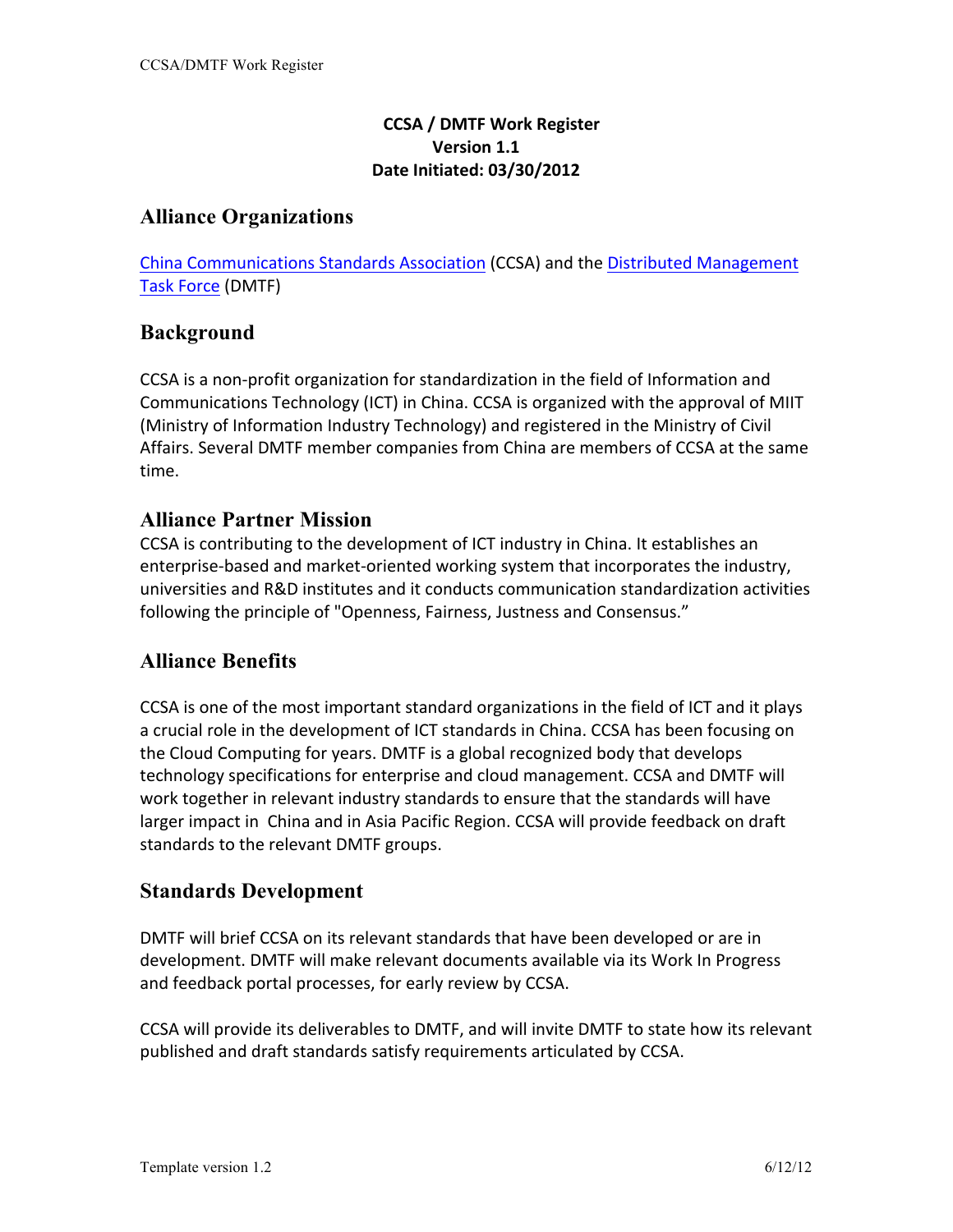CCSA may review published DMTF standards and produce statements of their relevance to CCSA published requirements.

## **Milestones / Dates**

Collaboration with Cloud Management WG on Cloud Infrastructure Management Interface (2H2012).

Collaboration between CCSA and DMTF Cloud Audit Data Federation WG (1H 2012) Collaboration between CCSA and DMTF Network Service Management WG (1H 2012)

## **Work Register Review Date**

The work register should be formally reviewed and updated annually.

#### **Resources Identified / Points of Contact:**

CCSA:

- Yang Zemin, Secretary-General, CCSA, yangzemin@ccsa.org.cn
- Liu Duo, Deputy Secretary-General, CCSA, liuduo@ritt.cn
- He Baohong, Vice Chairman of TC1(IP & Multimedia Communication Technical Committee), CCSA, hebaohong@ritt.cn
- Zhao Shizhuo, Project Manager, International Standardization Department, CCSA, zhaosz@ccsa.org.cn
- Gao Wei, Reporter of TC1, CCSA, gaowei@ritt.cn
- Guo Liang, Reporter of TC1, CCSA, guoliang@ritt.cn
- Fang BingYi , Delegate, fangby2@chinaunicom.cn
- Cheng Ying, Delegate, chengying10@ chinaunicom.cn
- Xu Lei, Delegate, xulei56@chinaunicom.cn
- Liu Lu, Delegate, liulu69@chinaunicom.cn
- Cao Feng, Delegate, caofeng@catr.cn
- Chen Nan, Delegate, chenn@gsta.com
- Fan Yongbing, Delegate, fanyb@gsta.com

DMTF:

- Jeff Wheeler, VP Education, DMTF, vp-education@dmtf.org
- Winston Bumpus, President, DMTF, president@dmtf.org
- Mark Carlson, Vice President for Alliances, DMTF, vp-alliances@dmtf.org
- Mark Johnson, Co-chair, Cloud Management WG, cmwg-chair@dmtf.org
- Matthew Rutkowski, Co-chair, Cloud Auditing Data Federation WG, cadfchair@dmtf.org
- David Corlette, Co-chair, Cloud Auditing Data Federation WG, cadfchair@dmtf.org